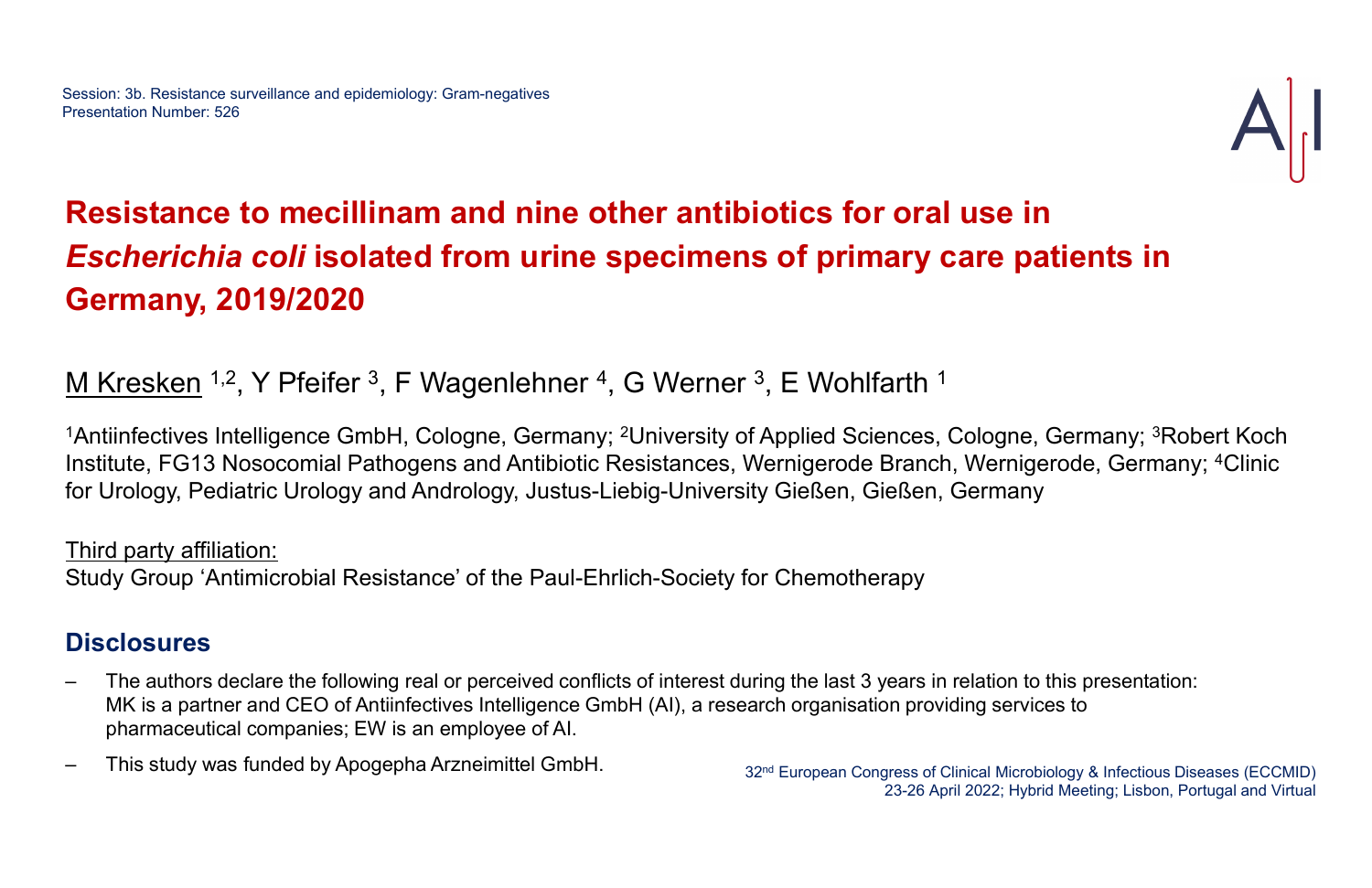# **Examplementary Care infections (UTIs)**<br>
Mention the most common bacterial ending of primary care patients in Germany,<br>
"Antinfectives Intelligence GmbH, Cologne, Germany: "University of Applied Sciences, Cologne, Germany: **Examplementations in Humans.** Escherichia coli is the leading cause of community care patients in Germany<br>
Multimated and the leading cause of primary care patients in Germany<br>
"Antimitedives Intelligence GmbH. Cologne, G **Example 10 The State Connection Consumer Connection Consumer Connection Consumer Connection Consumer Connection Consumer Consumer Connection Consumer Consumer Consumer Consumer Consumer Consumer Consumer Consumer Consumer This study aimed to mecillinam and nine other antibiotics for oral use in** *Escherica***<br>
Microstepters are patients in Germany, 2019<br>
Microstepters and Microstepters and Microstepters and Microsoft Cologne, Germany, <sup>2</sup>Uni** Resistance to mecillinam and nine other antibiotics for oral use in *Escherichia coli* isolated from urine specimens<br>of primary care patients in Germany, 2019/2020<br>M Kresken 12, Y Pfeifer 3, F Wagenlehner 4, G Werner 3, E of primary care patients in Germany, 2019/2020 Resistance to mecillinam and nine other antibiotics for oral use in *Escherichia coli* isolated from urine specimens<br>of primary care patients in Germany, 2019/2020<br>Michael Sciences, Intelligence GmbH, Cologne, Germany; <sup>2</sup> **Resistance to mecillinam and nine other antibiotics for oral use in Escherichia coli isolated from urine specimens**<br>
of primary care patients in Germany, 2019/2020<br>
Microsofthe Cology, Pediatric Urology, and Andrology, Ju

### **Background**

**Example 16 Constrained Accepts Constrained Accepts Accepts Accepts (Accepts Accepts Accepts Accepts Accepts Accepts Accepts Accepts Accepts Accepts Accepts Accepts University of Background<br>Urinary tract infections (UTIs)** 

**Example 12.1**<br> **Example 12.1**<br> **Antilinfectives Intelligence GmbH, Cologne, Germany:** <sup>2</sup>University of Applied Sciences, Cologne, Germany: <sup>2</sup>Net Fere <sup>1</sup>, F Wagenlehm<br>
<sup>1</sup>Antilinfectives Intelligence GmbH, Cologne, Germa **CONSTRANCE CO INTERNATA AND THIS OFFER ATTENTS IN SECTION CONSTRANCE STATES TO THE USE THE SCIPE OF DETERMANY CARRED 12, Y Prefere <sup>3</sup>, E Wagenlehher <sup>4</sup>, G Wemer<sup>5</sup>, E Wagenlehher <sup>4</sup>, G Wemer<sup>5</sup>, E Wagenlehher 4, G Wem in the re-introduction of pivmecillinam for the re-introduction of pivmecillinam for first-line treatment of Common and Estimate the results of a pivilinary tensor (Common Scheme Common Scheme Common Scheme Common Scheme** <sup>2</sup> Antiinfectives Intelligence GmbH, Cologne, Germany; <sup>2</sup>University of Applied Science Cermany; <sup>4</sup>University of Applied Science Cermany; <sup>4</sup>University of Applied Science Cermany; <sup>4</sup>Unite for Urology, Pediatric Urology Fantimetities Intelligence GmbH, Cologne, Germany, "University of Applied Sciences. Cologne, Germany, "Robert Koch-Institute, FG13 Noscomm<br>
Germany, "Clinic for Urology, Pediatric Urology and Andrology, Justis-Liebig-Univ Germany, "Clinic for Unology, Pediatric Diology, and Androidgy, Justics-Lebig-University Gieden, Germany, Study Group "Anti-<br>
Identifications in humans. Escherichia coli is the leading cause of community davulanic acid, an **Background**<br>
Urinary tract infections (UTIs) are among the most common bacterial Resistan<br>
inceluming the most common bacterial Resistan<br>
acquired UTI.<sup>1</sup><br>
Pivmecillinam, the oral prodrug of the penicillin derivative mec

#### **Methods**

Certification of binne of the action of the methodics used to foral treatment in E. coli unit and a total of the degree of resistance to a series were collected prospectively at 23 laboratories between October 2019 for a solates were collected prospectively at 23 laboratories between October 2019 or an antibiotics in uropatheogen ic E. coli<br>
solates were collected prospectively at 23 laboratories between October 2019 to individual drugs, h uncomplicated lower UTI.<br>
Methods<br>
Isolates were collected prospectively at 23 laboratories between October 2<br>
and March 2020. Verification of species identification and susceptibility tes<br>
were performed at a reference la Methods<br>
Sloades were collected prospectively at 23 laboratories between October 2019<br>
Sloades, The frequency of resistance<br>
and March 2020. Verification of species identification and susceptibility testing<br>
Michael and da Solates were collected prospectively at 23 laboratories between October 2019 to individual drugs, however, varied.<br>
Monoidiual drugs, however, varied.<br>
Monoidiual drugs, however, varied.<br>
Monoidiual drugs, however, varied. Solates were columbiation of species identification and susceptibility testing<br>
and March 2020. Verification of species identification and susceptibility testing<br>
were performed at a reference laboratory.<br>
Introduction and **Background**<br>
Urinary tract infections (UTIs) are among the most common bacterial Resistance to amoxicillin was most widesper<br>
acquired UTI.<sup>1</sup><br>
Pivrinecillinam, the oral product of is the leading cause of community clavul During variations (UTIs) are among the most common bacterial Resistance to amoxicillin, was most wide<br>
interdions in humans. Escherichia coli is the leading cause of community clavulanic acid, and cefuroxime, and least v<br> Uriary tract infections (UTIs) are among the most common bacterial Resistance to amoxic and contriduct and controllinam, the oral produg of the penicillin derivative mecillinam the ESBL producing is existance to mecillina infections in humans. *Escherichia coli* is the leading cause of community clavulanic acid, and cefurcoxime, and leading caused interpretent interpretent (and<br>incollection), was re-introduced in Germany in March 2016.<br>
Thi Explies were collected in Smallenberg of the penicillin derivative medilinam the ESBL producing isolates and the remaining (amdinocillin, was re-introduced in Germany in March 2016.<br>
This study aimed to evaluate the preval **Phemosiling the medical propertion of the periodic frequency of estistate were collected in Germany in Match 2016.**<br>
This study aimed to evaluate the prevalence of resistance to mecillinam in Contusions to the dente a fi

#### **Results**

**Example 12**<br> **Example 2011 Alternative Constrainer A.** G. Wenner <sup>3</sup>, E. Wohlfarth 1<br>
E. Cologne, Germany, <sup>5</sup>Robert Koch-Institute, FG13 Nosocomial Pathogens and Antibiotic Resistances, Wemigerode to<br>
66-University Gieß **Example 12.** Y Pfeifer 3, F Wagenlehner 4, G Wenre 3, E Wohlfarth 1<br>
s. Cologne, Germany, <sup>s</sup>Robert Koch-Institute, FG13 Nosocomial Pathogens and Antibiotic Resistances, Wemigerode<br>
ig-University Gießen, Gießen, Germany **Example 12**<br> **Example 12**<br> **Example 12**<br> **Example 12**<br> **Example 12**<br> **Example 12**<br> **Example 12**<br> **Example 12**<br> **Example 12**<br> **Example 12**<br> **Example 12**<br> **Example 12**<br> **Example 12**<br> **Example 12**<br> **Example 12**<br> **Example 1 Example.** Cologne, Germany: Frabert Koch-Institute, FG13 Nosocomial Pathogens and Antibiotic Resistances Weig-University Gießen, Gießen, Germany, Study Group "Antimicrobial Resistance" of the Paul-Ehrlich-Society and Eco s. Cologne, Germany, "Robert Koch-Institute, FG13 Noscomial Pathogens and Antibiotic Resistances Were<br>to ign-University Gießen, Gießen, Germany, Study Group "Antimicrobial Resistance" of the Paul-Ehrlich-Society<br>Clause th **r antibiotics for oral use in Escherichia coli isolated from urine specimens<br>any care patients in Germany, 2019/2020<br><u>en 12, Y</u> Pfeifer 3, F Wagenlehner <sup>4</sup>, G Werner 3, E Wohlfarth 1<br>a. Cologne, Germany, "Roben Koch-Inst r antibiotics for oral use in** *Escherichia coli* **isolated from urine specimens<br>nary care patients in Germany, 2019/2020**<br><u>en<sup>12</sup>, Y Pfeifer<sup>3</sup>, F Wagenlehner<sup>4</sup>, G Werner<sup>3</sup>, E Wohlfarth <sup>1</sup><br>5. Cologne. Germany: "Robert K</u> **Resistance to mechanical in Escherichia coli isolated from urine specimens<br>
Anary care patients in Germany, 2019/2020<br>
En<sup>12</sup>, Y Pfeifer<sup>3</sup>, F Wagenlehner<sup>4</sup>, G Werner<sup>3</sup>, E Wohlfarth<sup>1</sup><br>
5. Cologne. Germany: <sup>9</sup>Robert Ko the ESBL producing isolates and the remaining isolates and Ambiote Resistances. Wemigerode Branch, Wemigerode, and and the remaining isolates and Ambiote Resistances. Wemigerode Branch, Wemigerode, Colopne, Germany, "Rob resistant Solates Showed Exception 1 Solated from urine speciments<br>
Showed party care patients in Germany, 2019/2020<br>
Showed cross-resistant in Solated from urine speciments<br>
Showed cross-resistance to amoxicilin-<br>
Showed** 

### **Conlusions**

#### **References**

| most common bacterial<br>ling cause of community                                                                        | Resistance to amoxicillin was most widespread, followed by resistance to trimethoprim-sulfamethoxazole, amoxicillin-<br>clavulanic acid, and cefuroxime, and least widespread to fosfomycin, nitrofurantoin and mecillinam (Table).                                                                                                                            |                                                                                                                                                                                                      |                   |                |               |                            |     |                 |  |  |  |
|-------------------------------------------------------------------------------------------------------------------------|----------------------------------------------------------------------------------------------------------------------------------------------------------------------------------------------------------------------------------------------------------------------------------------------------------------------------------------------------------------|------------------------------------------------------------------------------------------------------------------------------------------------------------------------------------------------------|-------------------|----------------|---------------|----------------------------|-----|-----------------|--|--|--|
| in derivative mecillinam<br>:h 2016.                                                                                    | Resistance to mecillinam was detected in 24 isolates (5.2 %). The concentrations of mecillinam needed to inhibit 50 / 90 % of<br>the ESBL producing isolates and the remaining isolates were 1 / 4 mg/L, and 0.5 / 4 mg/L, respectively. All but one mecillinam-<br>resistant isolates showed cross-resistance to amoxicillin and amoxicillin-clavulanic acid. |                                                                                                                                                                                                      |                   |                |               |                            |     |                 |  |  |  |
| sistance to mecillinam in<br>treatment in E. coli urine<br>for first-line treatment of                                  | <b>Conlusions</b>                                                                                                                                                                                                                                                                                                                                              | Table: <i>In-vitro</i> activity of ten oral antibiotics against urinary <i>E. coli</i> isolates (n=460)                                                                                              |                   |                |               |                            |     |                 |  |  |  |
|                                                                                                                         | Overall, the degree of resistance to<br>oral antibiotics in uropathogenic E. coli                                                                                                                                                                                                                                                                              | <b>Antibacterial</b>                                                                                                                                                                                 | <b>Breakpoint</b> | <b>MIC-50</b>  | <b>MIC-90</b> | <b>Percent of isolates</b> |     |                 |  |  |  |
|                                                                                                                         | outpatients seems to<br>from<br>be<br>favorable. The frequency of resistance                                                                                                                                                                                                                                                                                   | agent                                                                                                                                                                                                | $(mg/L)^1$        | (mg/L)         | (mg/L)        | S.                         |     | $R_{\parallel}$ |  |  |  |
| es between October 2019<br>and susceptibility testing                                                                   | to individual drugs, however, varied.                                                                                                                                                                                                                                                                                                                          | Amoxicillin                                                                                                                                                                                          | > 8               | 4              | $\geq 64$     | 56.7                       |     | 43.3            |  |  |  |
|                                                                                                                         | Resistance rates were below 10% for<br>nitrofurantoin<br>fosfomycin,<br>and                                                                                                                                                                                                                                                                                    | Amoxicillin-<br>clavulanic acid                                                                                                                                                                      | > 8               | $\overline{4}$ | 16            | 82.0                       |     | 18.0            |  |  |  |
| (mecillinam) or broth<br>cefuroxime,<br>$\mathbf{C}$<br>acid,<br>hoprim-sulfamethoxazole,<br>ST criteria (v.12.0). $^2$ | mecillinam,<br>which<br>all<br>of<br>are                                                                                                                                                                                                                                                                                                                       | Mecillinam                                                                                                                                                                                           | > 8               | 0.5            | 4             | 94.8                       |     | 5.2             |  |  |  |
|                                                                                                                         | recommended for first-line treatment<br>lower UTI by<br>of uncomplicated<br>international guidelines.                                                                                                                                                                                                                                                          | Cefuroxime                                                                                                                                                                                           | > 8               | 4              | $\geq 64$     | 88.7                       |     | 11.3            |  |  |  |
|                                                                                                                         |                                                                                                                                                                                                                                                                                                                                                                | Cefixime                                                                                                                                                                                             | >1                | 0.25           | 4             | 89.3                       |     | 10.7            |  |  |  |
| beta-lactamase (ESBL)<br>mase genes by PCR. $^3$                                                                        | <b>References</b>                                                                                                                                                                                                                                                                                                                                              | Cefpodoxime                                                                                                                                                                                          | >1                | 0.5            | $\geq 8$      | 88.9                       |     | 11.1            |  |  |  |
|                                                                                                                         | Naber KG et al., Eur Urol 2008;54(5):1164-75<br>The European Committee on Antimicrobial Susceptibility                                                                                                                                                                                                                                                         | Ciprofloxacin                                                                                                                                                                                        | > 0.5             | $\leq 0.06$    | 8             | 86.3                       | 2.6 | 11.1            |  |  |  |
| tes (10.0%) produced an                                                                                                 | Testing (EUCAST). 2022. Breakpoint tables for interpretation<br>of MICs and zone diameters, Version 12.0<br>Schuster CF et al., J Antimicrob Chemother 2021;<br>https://doi.org/10.1093/jac/dkab407                                                                                                                                                            | Trimethoprim-<br>sulfamethoxazole                                                                                                                                                                    | >4                | $\leq 0.25$    | $\geq$ 32     | 72.2                       | 0.9 | 27.0            |  |  |  |
| oured one or more other                                                                                                 | <b>Disclosures</b>                                                                                                                                                                                                                                                                                                                                             | Fosfomycin <sup>2</sup>                                                                                                                                                                              | > 8               | $\overline{2}$ | 8             | 92.6                       |     | 7.4             |  |  |  |
| all antimicrobials. Sixty-                                                                                              | MK is a partner and CEO of Antiinfectives Intelligence GmbH<br>a research organisation providing services to pharmaceutical<br>companies; E.W. is an employee at Antiinfectives Intelligence                                                                                                                                                                   | Nitrofurantoin                                                                                                                                                                                       | >64               | $≤ 16$         | 32            | 98.9                       |     | 1.1             |  |  |  |
| class, 70 (15.2%) to two<br>vo drug classes.                                                                            | GmbH.<br>This study was funded by Apogepha Arzneimittel GmbH.                                                                                                                                                                                                                                                                                                  | S (susceptible at standard dose), I (susceptible at increased exposure), R, resistant.<br>$1$ EUCAST breakpoints for orally administered antibiotics. $2$ Resistance was confirmed by agar dilution. |                   |                |               |                            |     |                 |  |  |  |

#### **Disclosures**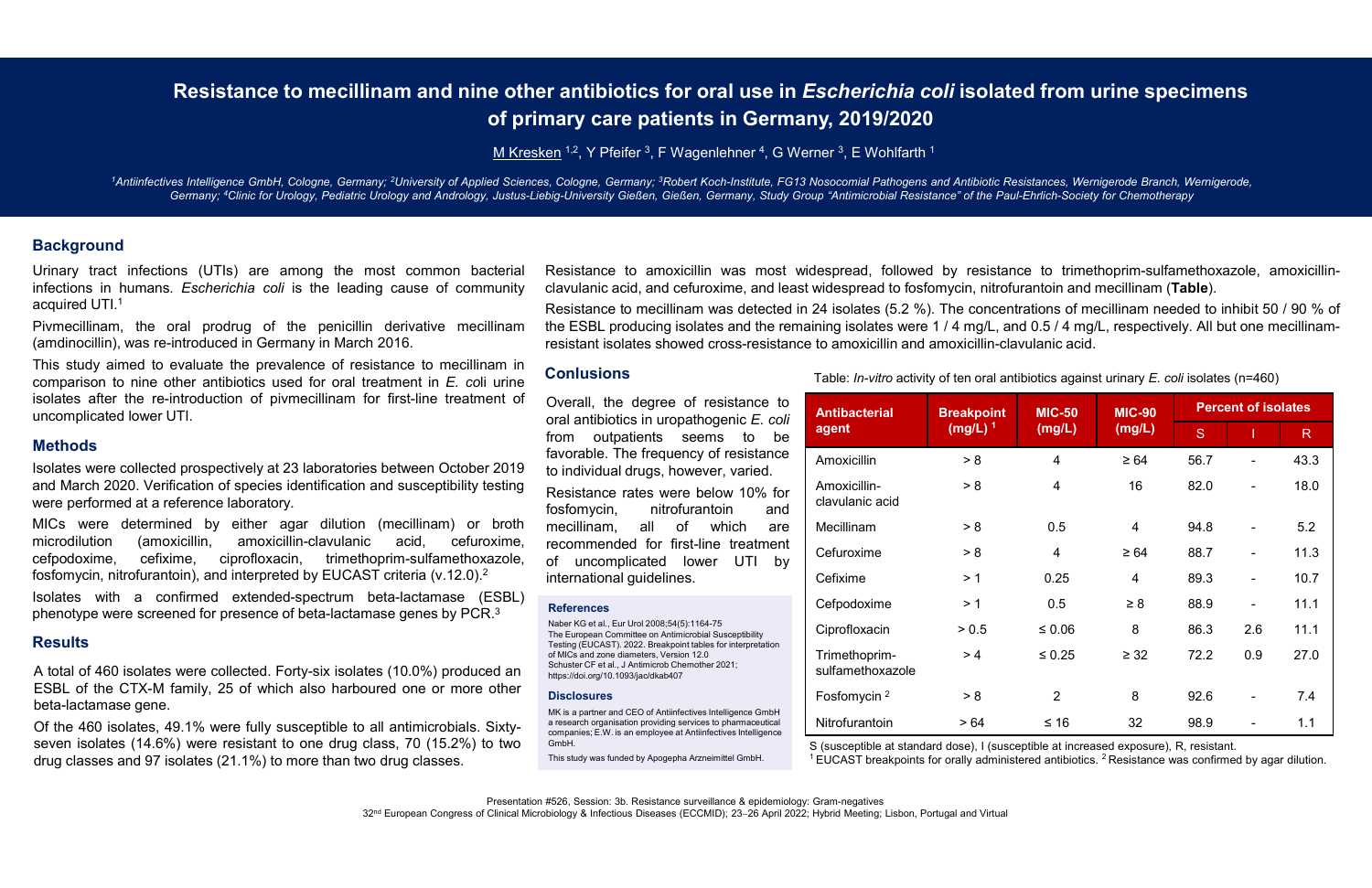- Urinary tract infections (UTIs) are among the most common bacterial infections in humans.
- Escherichia coli is the leading cause of community acquired UTI.
- Pivmecillinam, the oral prodrug of the penicillin derivative mecillinam (amdinocillin), was re-introduced in Germany in March 2016.
- This study aimed to evaluate the prevalence of resistance to mecillinam in comparison to nine other antibiotics used for oral treatment in E. coli urine isolates after the re-introduction of pivmecillinam for first-line treatment of uncomplicated lower UTI.
- Isolates were collected prospectively at 23 laboratories between October 2019 and March 2020.
- Verification of species identification and susceptibility testing were performed at a reference laboratory.
- MICs were determined by either agar dilution (mecillinam) or broth microdilution (amoxicillin, amoxicillin-clavulanic acid, cefuroxime, cefpodoxime, cefixime, ciprofloxacin, trimethoprim-sulfamethoxazole, fosfomycin, nitrofurantoin).
- EUCAST criteria (v.12.0) were applied for interpretation.
- Isolates with a confirmed extended-spectrum beta-lactamase (ESBL) phenotype were screened for presence of betalactamase genes by PCR.



# Background & Methods

32nd European Congress of Clinical Microbiology & Infectious Diseases (ECCMID) 23-26 April 2022; Hybrid Meeting; Lisbon, Portugal and Virtual